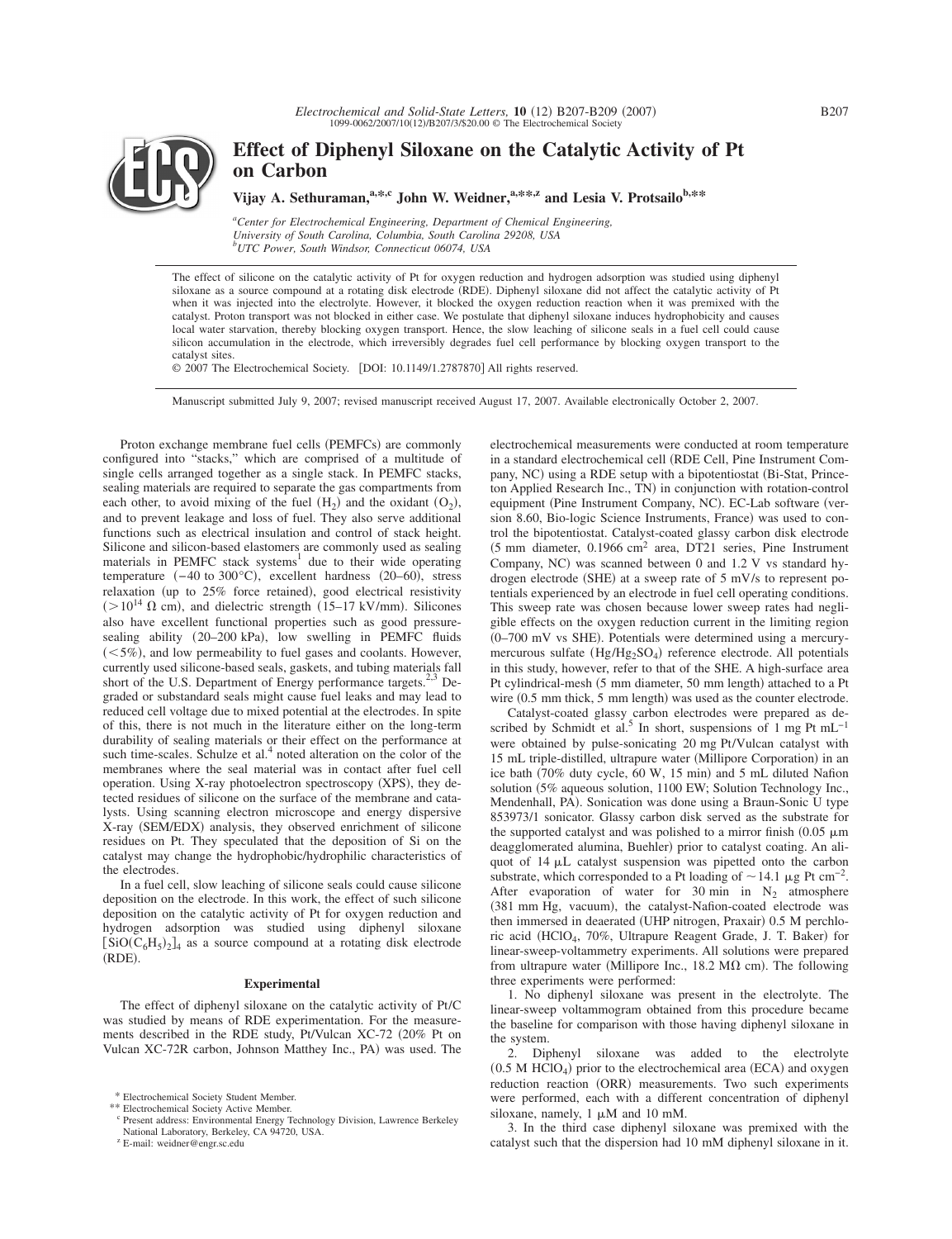

Figure 1. Polarization data (first sweep shown) for the ORR on a Pt/Vulcan  $XC-72R$  (14.1 µg Pt cm<sup>-2</sup>) thin-film RDE [1200 rpm] in 0.5 M HClO<sub>4</sub> solution at  $25^{\circ}$ C and 1 atm bubbled with  $O_2$  for four different cases: no siloxane in the system  $(\Diamond)$ , 1  $\mu$ M siloxane  $(\triangle)$ , 10 mM diphenyl siloxane  $(\bigcirc)$ , and diphenyl siloxane premixed in the electrode  $(①)$ . The electrode was swept in the negative direction at the rate of 5 mV s<sup>-1</sup>. The potential scan was started at 1.0 V vs SHE and was swept cathodically at the rate of  $5 \text{ mV s}^{-1}$ .

# **Results and Discussion**

Figure 1 shows polarization curves for the ORR  $(O_2 + 4H^+$  $+ 4e^- \rightarrow 2H_2O$  on a Pt/Vulcan XC-72R thin-film RDE in 0.5 M HClO<sub>4</sub> solution at 25 $^{\circ}$ C and 1 atm bubbled with O<sub>2</sub> with and without diphenyl siloxane. The ORR current for the case with diphenyl siloxane  $(1 \mu M$  and  $10 \text{ mM})$  in the electrolyte was the same as the no diphenyl siloxane case. However, the ORR current decreased to very low values when diphenyl siloxane was premixed in the ink or when diphenyl siloxane was present in the electrode. Though the data in Fig. 1 resulted from a negative sweep, similar trends were observed during the positive sweep as well i.e., low ORR current with diphenyl siloxane in the electrode).

Figure 2 shows polarization data with no oxygen in the electro-



**Figure 2.** Polarization data on a Pt/Vulcan XC-72R  $(14.1 \mu g$  Pt cm<sup>-2</sup>) thinfilm RDE  $\lceil 1200 \text{ rpm} \rceil$  in deaerated 0.5 M HClO<sub>4</sub> solution at  $25^{\circ}$ C and 1 atm bubbled with  $N_2$  for three different cases: no diphenyl siloxane in the system  $(\Diamond)$ , 10 mM diphenyl siloxane ( $\triangle$ ), and diphenyl siloxane premixed in the electrode  $(O)$ . The potential scan was started at 1.15 V vs SHE and was swept cathodically at the rate of 5 mV  $s^{-1}$ .



Figure 3. (Color online) Schematic of the supported catalyst with and without diphenyl siloxane on the catalyst particle.

lyte. There is no difference in the hydrogen adsorption  $(Pt + 2H<sup>+</sup>)$ + 2e<sup>-</sup> → Pt – H<sub>2</sub>) peaks in the 25–400 mV potential window for these three cases. The area under this peak is a measure of the ECA of Pt and electrochemically contacted Pt surface area through hydrogen adsorption.<sup>6</sup> Therefore, the presence of siloxane in the catalyst layer is not blocking active sites. Because there is no difference in the ECA between the electrodes with and without diphenyl siloxane, proton transport to the catalyst is unaffected by the existence of diphenyl siloxane either in the electrolyte or in the vicinity of the electrode.

What could possibly explain the behavior where the addition of an impurity blocked oxygen transport to the catalyst surface but had no influence on the proton transport? Figure 3 shows a schematic of the catalyst particle with and without diphenyl siloxane in the vicinity of the catalyst. Diphenyl siloxane did not adsorb on the surface of the catalyst within the timescale of this experiment. If it were to adsorb on the surface of the catalyst, then the measured ECA via *H*<sub>upd</sub> would be lower. Oxygen diffuses through water channels to the catalyst surface whereas protons hop via the sulfonic acid chains in the ionomer as well as through surface diffusion on carbon support. The presence of siloxane in the vicinity of the catalyst blocks oxygen transport through water but proton transport through the ionomer. Because siloxane is hydrophobic, we postulate based on the data that it induces local hydrophobicity when present in the electrode and this hydrophobicity blocks oxygen transport. The ionomer channels, however, remain unaffected. Also, no changes in the cyclic voltammogram (CV) were observed when the experiment was repeated after several hours, which excludes the possibility of a slow poisoning effect at such time scales where the most dramatic effect on ORR was due to the hydrophobicity caused by the presence of siloxane.

In a fuel cell, degradation of seal materials and their slow leaching could result in their accumulation on the electrode, which irreversibly degrades fuel cell performance due to the following: *i* silicone-induced local hydrophobicity could induce mechanical stresses and *(ii)* local water starvation increases the acidity of the ionomer and accelerates chemical degradation via peroxy-radical attack. Further, the poisoned areas on the electrode are unavailable to contribute to the fuel cell current. In the cathode, these areas function as localized hydrogen pumps (under constant current operations), leading to parasitic losses to the power output. In the anode, if hydrogen supply to the catalyst sites is blocked, cell reversal occurs, resulting in carbon corrosion on the corresponding area on the cathode.<sup>7</sup> These performance degradation and durability problems can result from any poisoning agent that induces hydrophobicity upon adsorption or deposition.

#### **Conclusion**

Diphenyl siloxane was used as a source compound to understand the poisoning effect of the decomposition products of silicone seals over long-term fuel cell operation. Preliminary RDE data indicated that diphenyl siloxane, when present in the electrode, blocked oxygen transport but did not hinder proton transport. Because oxygen transport occurs through aqueous media, we postulate that diphenyl siloxane induced local water starvation upon deposition on catalyst